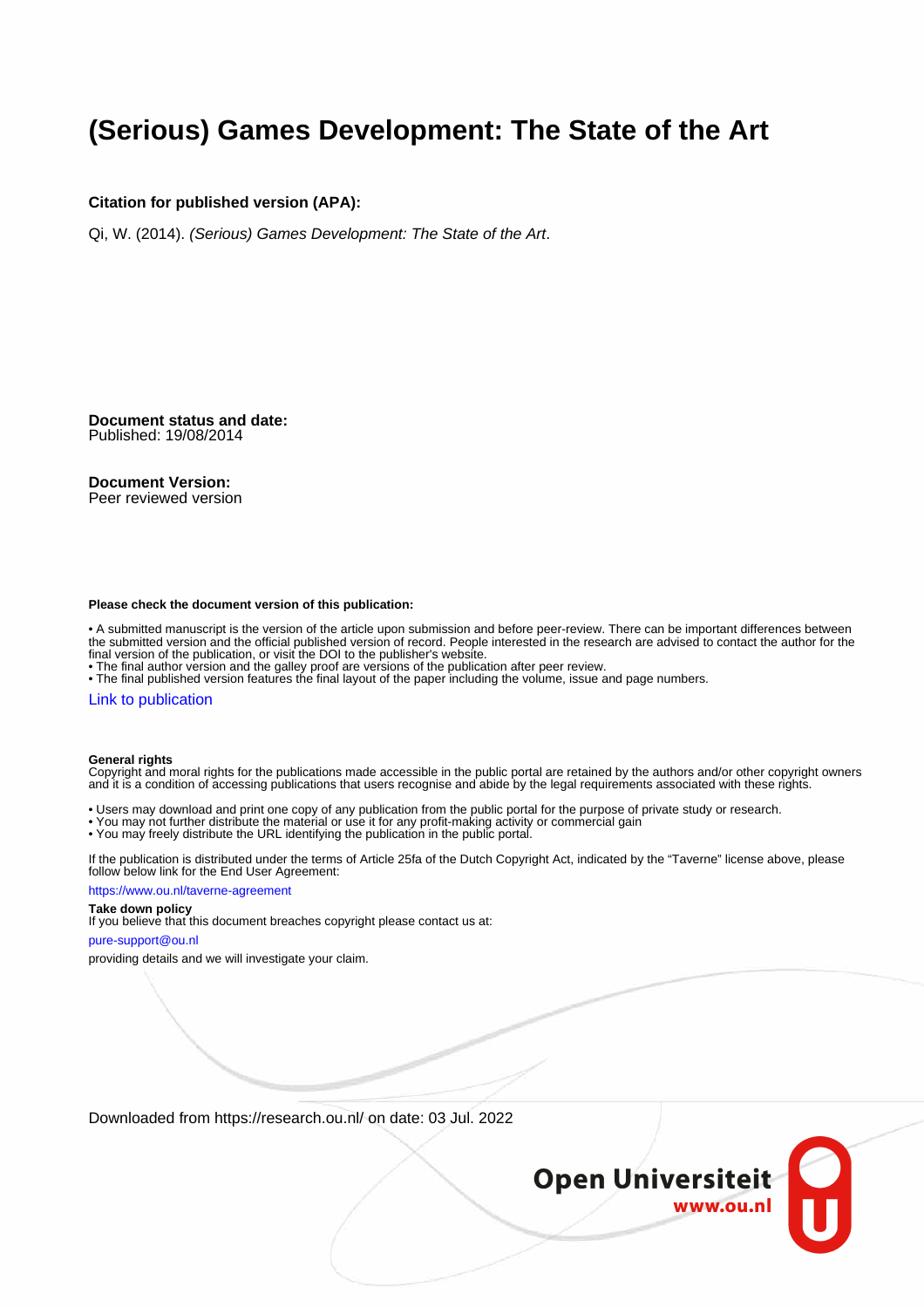## (Serious) Games Development: The State of the Art

#### Wen Qi

#### Affiliation

#### **ABSTRACT**

In this report, we give an overview of research and development of serious video games. Firstly, we briefly look at the history of (digital) video game. We discuss different types of video game and introduce the concept of serious game. In the following, we review the important aspects of technology development for general video games and serious games. We further discuss the critical elements of the game design. In the end, we summarize the components that form a successful serious game. This report can act as guideline for the development of a video (serious) game.

**KEYWORDS:** video game, game design, game development, quality, serious game

## **1. Introduction**

Nowadays video game is known to most of the people. The potential of video games for entertainment has been demonstrated clearly and thoroughly by research and the acceptance of consumers in the commercial market place. Recently, the interest of applying video games to other purposes instead of entertainment starts to grow. Serious games are those that intend to provide an engaging, self-reinforcing context in which they motivate and educate the players towards non-game events or processes, including business operations, training, marketing, well-being and advertisement. However, there are many challenges in terms of designing, developing video games, including serious games [1]. In this paper, we review the important aspects of game design and development. In particular, we discuss the difficulties that are faced by researchers and engineers while designing and development a serious game.

## **2. (Serious) Video Games: two components**

There are many different types of video games. Based on the platform it runs, a video game can belong to one of the following categories:

- **Personal computer (PC)**: This kind of games can be run either in a stand alone mode or within a webpage; the number of involved player(s) can be one or many.
- **Game console**: A Game console is mainly designed for gaming purpose. Play station, xBox and Wii are three typical examples.
- **Arcade machine**: An arcade machine is a coin-operated entertainment system, usually founded in public businesses, such as restaurants, bars, and amusement parks. Most arcade games are video games, pinball machines, electro-mechanical games. From the late 1970s to the late 1980s was the golden age of arcade games. Arcade games continuously decline in popularity when home video game consoles are widely available.
- **Hand-held device**: The appearance of hand-held devices leads to the new development of video game. Various platforms include mobile phone, portable game console or tablet PC.

Games on these different platforms own different characteristics, such as device size, CPU speed, wireless connectivity, graphic rendering power, and interaction devices. These differences pose particular requirements while developing and designing a game on a particular platform. In addition, similar to most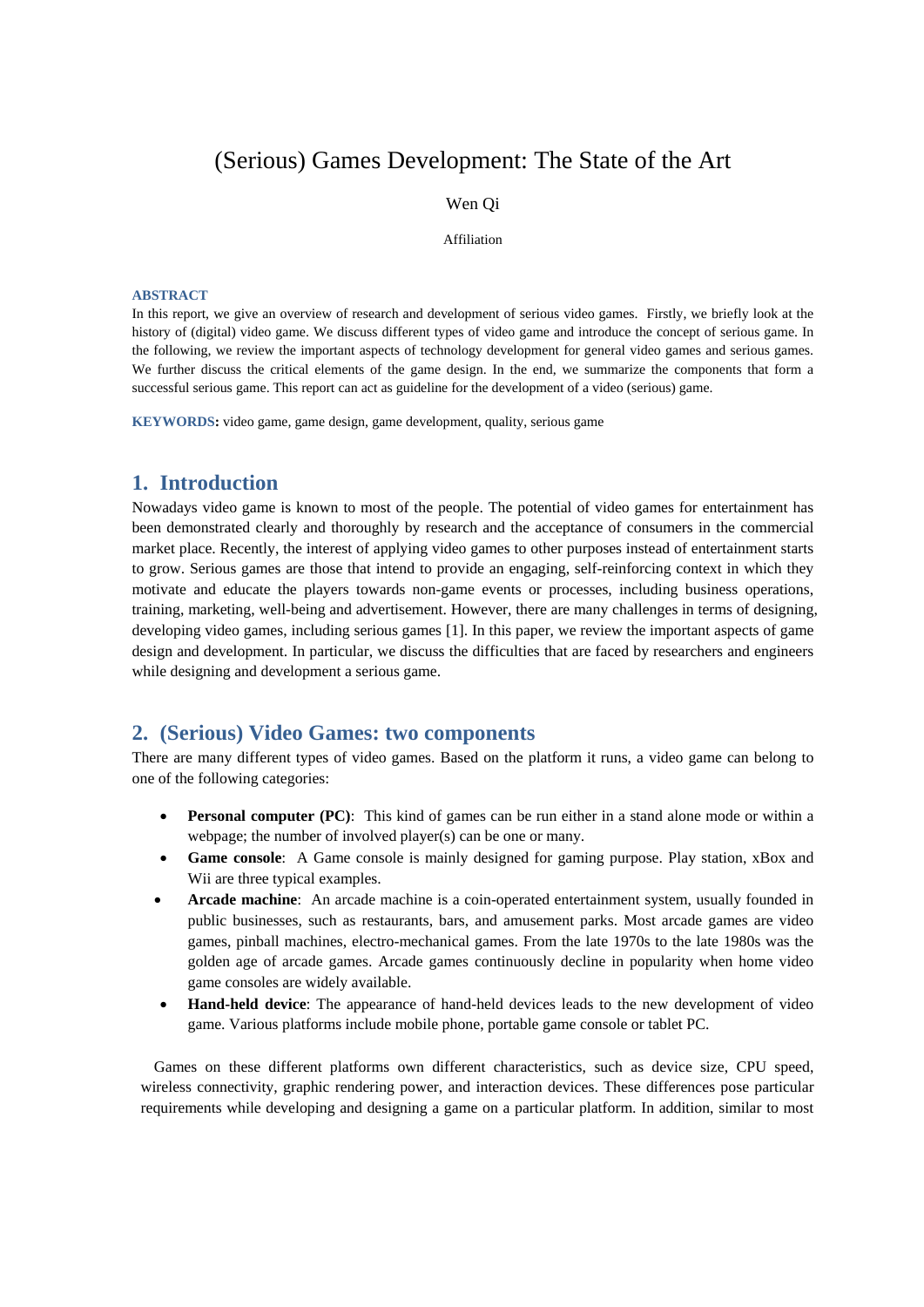other forms of media, we can categorize games into different genres based on factors like methods of game play, types of goals, art styles and etc. Common game genres include the follows:

- 1. Action
	- a. Shooter
	- b. Fighting
- 2. Action-adventure
- 3. Adventure
- 4. Role-playing
- 5. Strategy
- 6. Music
- 7. Vehicle
- 8. Sports

Some genres represent the combinations of others, such as massively multiplayer online role-playing games (MMORPGs). Very often higher level genre terms are collective in nature across all other genres, for example action, music/rhythm or adventure-themed games.

Advancing technology has fostered the creation of better life-like and complex games, pushed the boundaries of existing video gaming. In some cases, it adds new possibilities in play. A video game is a software product with art, audio, and gameplay. In fact, a truly successful or popular video game title must excel in many areas. To present video games that people will be eager to play, it is not only about appealing technology, but also about great content/story design. Game development can be regarded as a software development process [2, 3]. As a subset of game development, the activities of game design include designing the content and rules of a game in the pre-production stage, designing of gameplay, environment, storyline, and characters during production stage. Game design also includes documentation of related design activities. Despite of different platforms and genres, the development, production, or design of games shares three common phases: preproduction, production and postproduction [2].

## **2.1.Technology Developments**

As an interactive application, any video games are developed upon certain technical components. In general, these technical aspects will include the following:

- **(3D) modeling**: A well-design game requires vivid characters and realistic models and environment. Modeling is responsible for creating all the characters and objects in a game. It is particularly important and demanding for complex 3D games.
- **Rendering:** Modern video games reply on various graphical rendering techniques or algorithms in order to reach the goal of presenting a player a more realistic scene. These techniques will cover every aspects ranging from lighting and shadow to materials, scene graph management [4].
- **Sound**: Interactivity is a distinguishing feature of video games, and sound plays an important role in this. A player's actions can trigger dialogue, (ambient) sound effects, music. Games on different platforms from penny arcades to the home game console pose different requirements on the sound quality, the formats of sound files.
- **Artificial intelligence (AI)**: Games, for example first person shooter game, often involve activities that put the player against preprogrammed opponents or human like agent. These opponents or human like characters that are called non-player character (NPC). In video games, they are controlled by the computer through AI [5]. NPC's behavior is usually scripted and automatic, triggered by certain actions or dialogue with the player characters. Techniques in game AI are draw upon existing methods from the field of AI. Algorithms and techniques from control theory, robotics,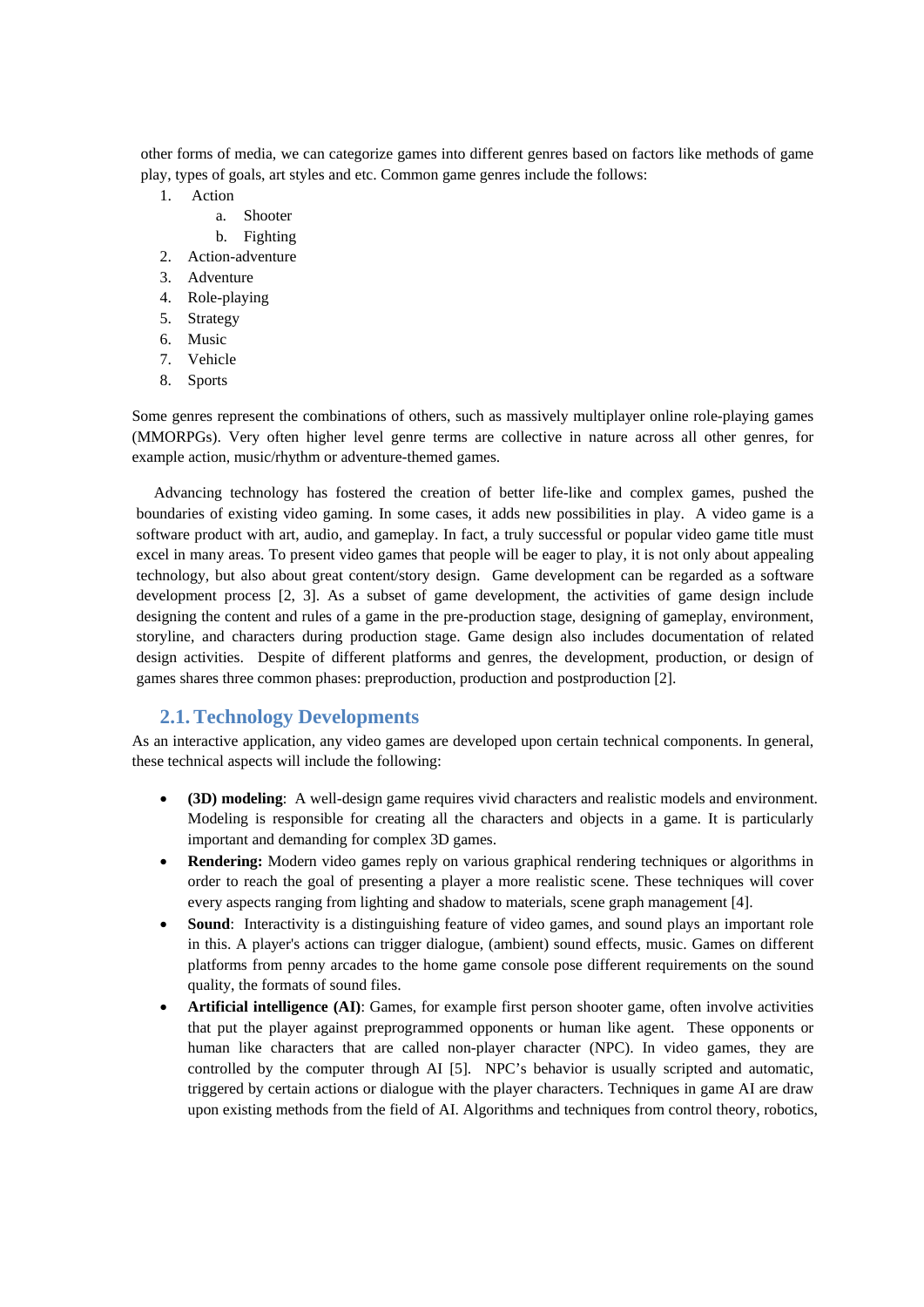computer graphics and computer science in general are applied as well in games. AI in Games focuses on appearance of intelligence and good game play, workarounds and cheats are often used.

- **Networking**: Earlier games often have single-player, which lacks the flexibility and ingenuity of regular human thinking. In a multiplayer video game, more than one person can play in the same game environment at the same time. In a variety of different multiplayer game types, players can be in the form of partnership, competition or rivalry players Multiplayer games provide the players with a form of social communication that is almost always missing in single-player oriented games. Multiplayer games typically require the players to share resources of a single game system through networking technologies. Multiplayer games allow players to play together over greater distances. Networking technologies are responsible for the scalability and security of a game, dealing with issues of network bandwidth and latency [6].
- **Physics:** Game physics involves the introduction of the laws of physics into a game, particularly in 3D games, for the purpose of making the effects appear more real to the players. Commonly used physics techniques include collision detection, particle system, soft body dynamics, fluid dynamics and etc.
- **Human Interaction Device**: As mentioned before, a distinguishing feature of video games is interactivity. Human interaction devices (HIDs) are important to help reaching such rich interation. Typical HIDs include mouse, keyboard and joystick. More advanced tools include 3D tracking devices or even a BCI toolset.

As video games become increasingly complex and demand richer user interaction and experience, it is increasingly challenging to design a game from the beginning. That leads to the introduction of game engine. The process of game development is often economized, in large part, by reusing/adapting an available game engine to create target games [7].

## **2.2. Game (Content) Design**

Game design is a critical process for a game to be successful. Artistic and technical competences as well as writing skills are required during game design [8]. Whether it is a first person shooting game, in which the player's only goal is to blow everything up on the screen, or a sophisticated war game, in which the player is equipped with sharp weapons and needs clever strategy, the first and foremost thing for a game must be fun. Nom matter how great the graphics are, how realistic the sound effects are, or how well designed the computer player's algorithms are, if a game does not bring any fun, it will certainly attract fewer players and get left in a closet to gather dust. Normally a success game can offer the players many things:

- A challenge
- To socialize
- To play on their own (sometimes)
- Bragging rights
- Emotional experience
- To fantasize

Many elements determine what makes a game enjoyable. The most important thing is the game's concept. Normally, a game's concept is based on some real-world event or circumstance. For instance, chess, as one of the most popular board games of all time, is actually a kind of war game. Monopoly, on the other hand, is a financial simulation in which players try to bankrupt their competition. Video games are often no separate from their real-world situations. They should have some logical goals for the player as well, and with rare exceptions they must be set in some sort of credible world. This world can be as simple as an onscreen maze such as Tetris or as complex as an entire planet with continents, countries, and big cities. No matter what